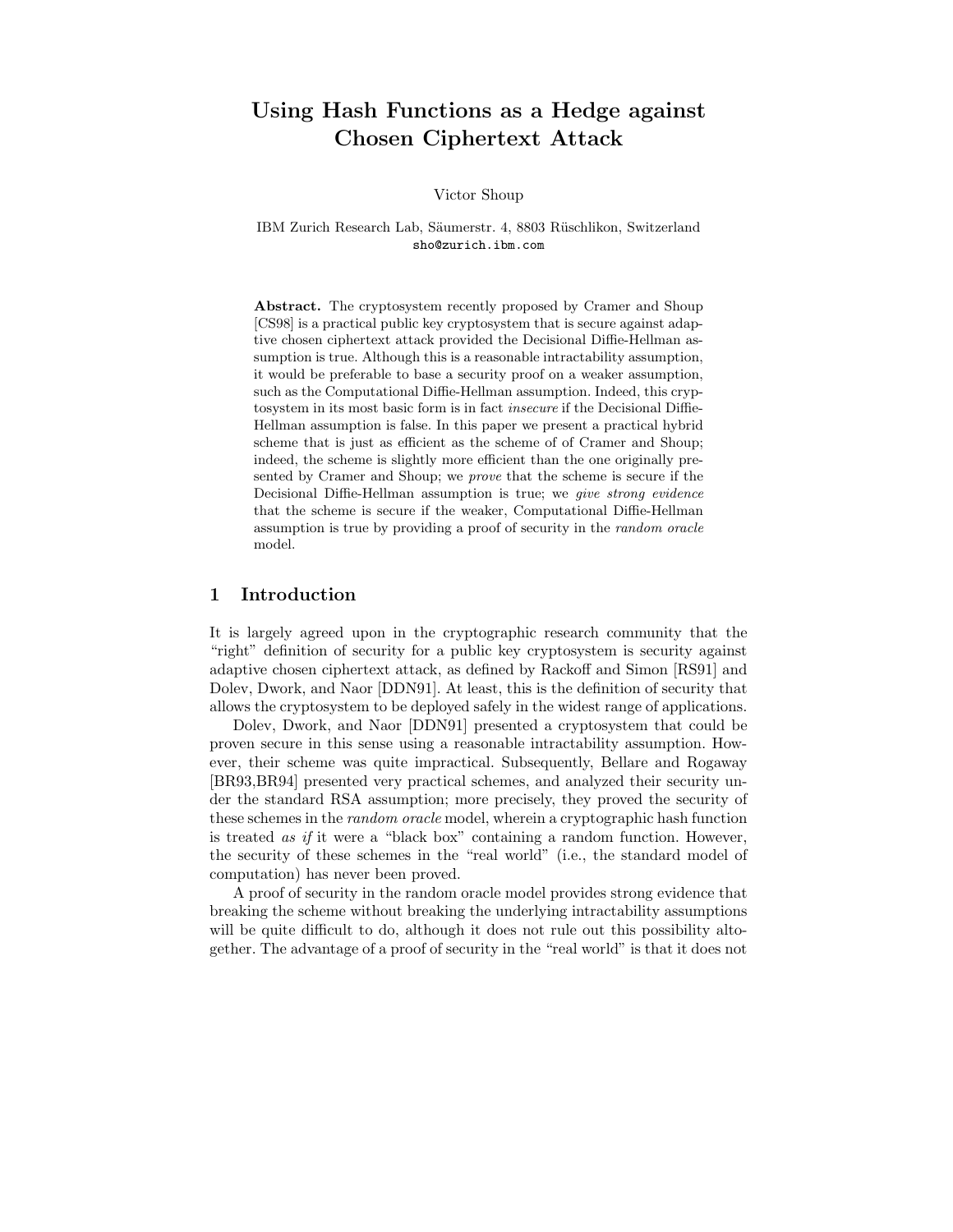#### 280 Victor Shoup

just provide such strong evidence, it proves that the scheme cannot be broken without breaking the underlying intractability assumptions.

Recently, Cramer and Shoup [CS98] presented a practical cryptosystem and proved its security in the standard model, based on the Decisional Diffie-Hellman (DDH) assumption. It is hard to compare the security of this scheme with that of the schemes of Bellare and Rogaway—although the former scheme can be analyzed in the "real world," and the latter schemes only in the random oracle model, the underlying intractability assumptions are incomparable. Indeed, a proof of security is worthless if the underlying assumptions turn out to be false, and in fact, both the Cramer-Shoup scheme (in its basic form) and the Bellare-Rogaway schemes can be broken if their respective assumptions are false.

Perhaps the strongest criticism against the Cramer-Shoup scheme is that the assumption is too strong; in particular, it has not been studied as extensively as other assumptions, including the RSA assumption.

In this paper, we address this criticism by presenting a hybrid variation of the Cramer-Shoup scheme. This scheme is actually somewhat simpler and more efficient than the original, and a proof of security in the "real world" can also be made based on the DDH assumption. However, the same scheme can also be proved secure in the random oracle model based on the Computational Diffie-Hellman (CDH) assumption. This assumption was introduced by Diffie and Hellman [DH76] in their work that opened the field of public key cryptography, and has been studied at least as intensively as any other intractability assumption used in modern cryptography. Thus, in comparison to other available practical encryption schemes, the scheme discussed here is arguably no less secure, while still admitting a proof of security in the "real world" under a reasonable, if somewhat strong, intractability assumption.

We believe this "hedging with hash" approach may be an attractive design paradigm. The general form of this approach would be to design practical cryptographic schemes whose security can be proved in the "real world" based on a reasonable, if somewhat strong, intractability assumption, but whose security can also be proved in the random oracle model under a weaker intractability assumption. This same "hedging with hash" security approach has also been applied to digital signature schemes: Cramer and Shoup [CS99] presented and analyzed a practical signature scheme that is secure in the "real world" under the so-called Strong RSA assumption, but is also secure in the random oracle model under the ordinary RSA assumption. Although that paper and this paper both advocate this "hedging with hash" security approach, the technical details and proof techniques are quite unrelated. In the context of encryption or signatures, one can also "hedge" just by combining two schemes based on different intractability assumptions (via composition for encryption and via concatenation for signatures). However, this type of hedging is much more expensive computationally, and much less elegant than the type of hedging we are advocating here.

Other Diffie-Hellman based encryption schemes. [TY98] present a scheme, but it cannot be proved secure against adaptive chosen ciphertext attack under any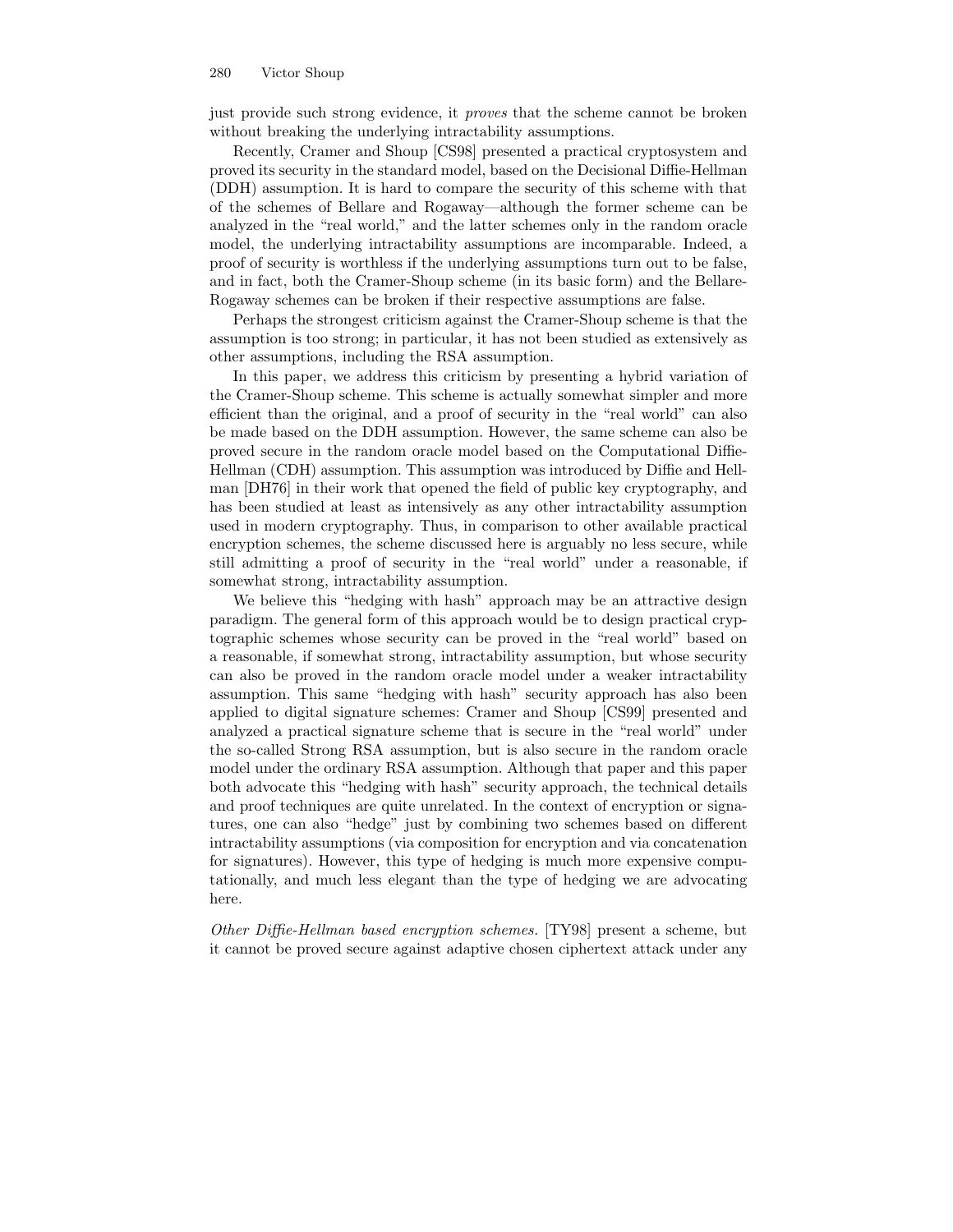intractability assumption, even in the random oracle model. There is indeed a security analysis in [TY98], but rather than basing the proof of security on the hardness of a specific problem, it is based on the assumption that the adversary behaves in a specific way, similar to as was done in [ZS92]. [SG98] present two schemes; the first can be proved secure against adaptive chosen ciphertext attack in the random oracle model under the CDH, while the proof of security for the second relies on the DDH. Both schemes are amenable to distributed decryption. Moreover, the techniques in the current paper can be applied to the second scheme to weaken the intractability assumption, replacing the DDH with the CDH (but not the distributed version). [SG98] also discusses an encryption scheme that is essentially the same as that in [TY98], and argues why it would be quite difficult using known techniques to prove that such is scheme is secure against adaptive chosen ciphertext attack even in the random oracle model. [ABR98] present a scheme for which security against adaptive chosen ciphertext attack can only be proved under non-standard assumptions—these assumptions relate to the hardness of certain "interactive" problems, and as such they do not qualify as "intractability assumptions" in the usual sense of the term. Furthermore, using random oracles does not seem to help. [FO99] present a scheme that can be proven secure against adaptive chosen ciphertext attack under the CDH assumption in the random oracle model. Moreover, they present a fairly general method of converting any public-key encryption scheme that is semantically secure into one that can be proved secure against adaptive chosen ciphertext attack in the random oracle model. However, nothing at all can be said about the security of this scheme in the "real world."

## 2 Security against Adaptive Chosen Ciphertext Attack

We recall the definition of security against adaptive chosen ciphertext attack.

We begin by describing the attack scenario.

First, the key generation algorithm is run, generating the public key and private key for the cryptosystem. The adversary, of course, obtains the public key, but not the private key.

Second, the adversary makes a series of arbitrary queries to a decryption oracle. Each query is a ciphertext  $\psi$  that is decrypted by the decryption oracle, making use of the private key of the cryptosystem. The resulting decryption is given to the adversary. The adversary is free to construct the ciphertexts in an arbitrary way—it is certainly *not* required to compute them using the encryption algorithm.

Third, the adversary prepares two messages  $m_0, m_1$ , and gives these two an encryption oracle. The encryption oracle chooses  $b \in \{0, 1\}$  at random, encrypts  $m_b$ , and gives the resulting "target" ciphertext  $\psi'$  to the adversary. The adversary is free to choose  $m_0$  and  $m_1$  in an arbitrary way, except that if message lengths are not fixed by the cryptosystem, then these two messages must nevertheless be of the same length.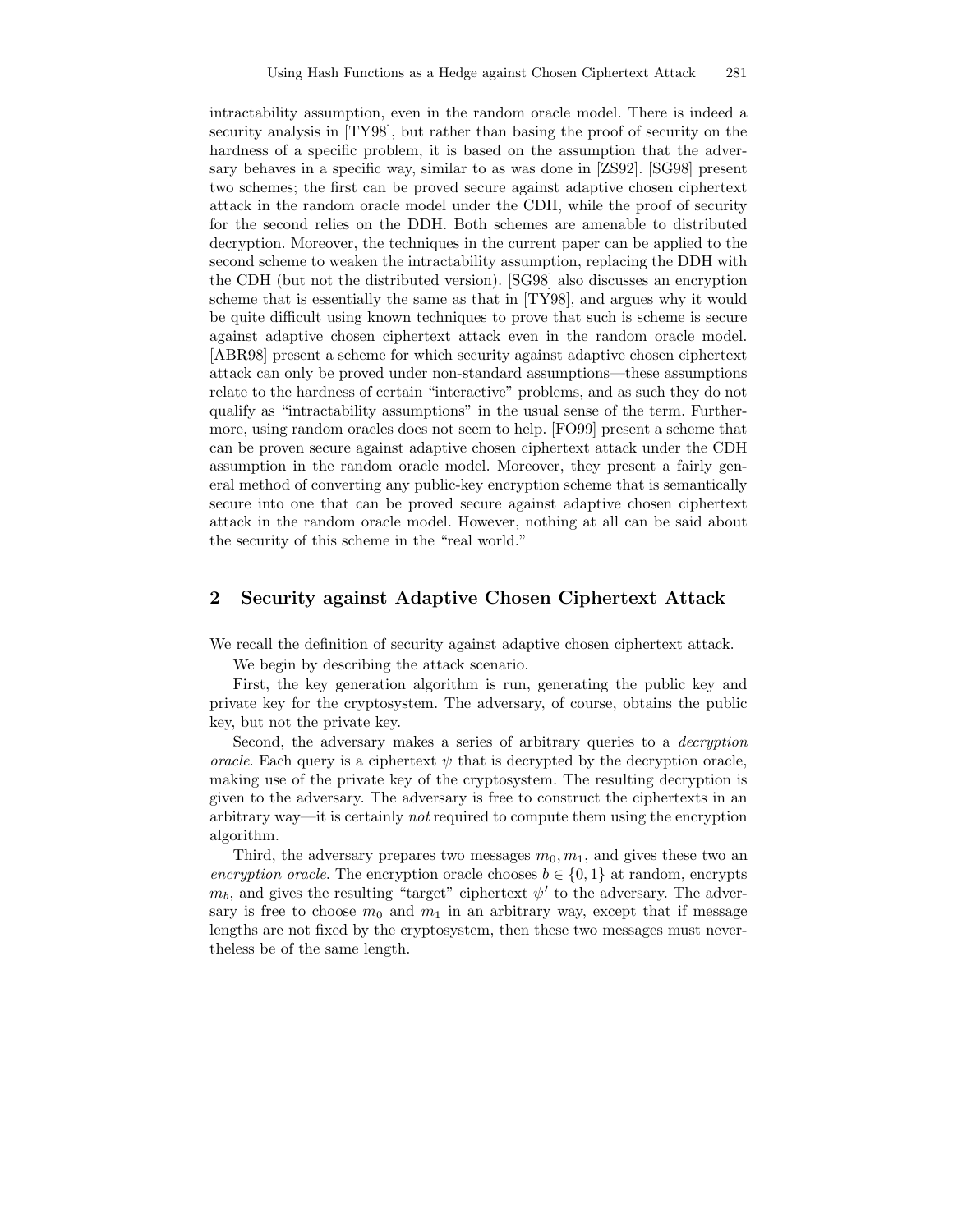Fourth, the adversary continues to submit ciphertexts  $\psi$  to the decryption oracle, subject only to the restriction that  $\psi \neq \psi'$ .

Just before the adversary terminates, it outputs  $b' \in \{0, 1\}$ , representing its "guess" of  $b$ .

That completes the description of the attack scenario.

The adversary's advantage in this attack scenario is defined to be the distance from  $1/2$  of the probability that  $b' = b$ .

A cryptosystem is defined to be secure against adaptive chosen ciphertext attack if for any efficient adversary, its advantage is negligible.

Of course, this is a complexity-theoretic definition, and the above description suppresses many details, e.g., there is an implicit security parameter which tends to infinity, and the terms "efficient" and "negligible" are technical terms, defined in the usual way. One can work in a *uniform* (i.e., Turing machines) or a *non*uniform model (i.e., circuits) of computation. This distinction will not affect any results in this paper.

## 3 Intractability Assumptions

In this section, we discuss the intractability assumptions used in this paper.

Let G be a group of large prime order  $q$ .

The Discrete Logarithm (DL) problem is this: given  $g \in G$  with  $g \neq 1$  and  $g^x$ , compute x (modulo q).

The Computational Diffie-Hellman (CDH) problem is this: given  $g \in G$  with  $g \neq 1$ , along with  $g^x$  and  $g^y$ , compute  $g^{xy}$ . A "good" algorithm for this problem is an efficient, probabilistic algorithm such that for all inputs, its output is correct with all but negligible probability. The CDH assumption is the assumption that no such "good" algorithm exists. Using well-known random-self reductions, along with the results of [MW96] or [Sho97], the existence of such a "good" algorithm is equivalent to the existence of a probabilistic algorithm that outputs a correct answer with non-negligible probability, where the probability is taken over the coin flips of the algorithm, as well as a random choice of  $g \in G$ , and  $x, y \in \mathbb{Z}_q$ .

The Decisional Diffie-Hellman (DDH) problem is this: given  $g \in G$  with  $g \neq 1$ , along with  $g^x$ ,  $g^y$ , and  $g^z$  decide if  $z \equiv xy \mod q$ . A "good" algorithm is an efficient, probabilistic algorithm such that for all inputs, its output is correct with all but negligible probability. The DDH assumption is the assumption that no such "good" algorithm exists. Using the random-self reduction presented by Stadler [Sta96], the existence of such a "good" algorithm is equivalent to the existence of a probabilistic statistical test distinguishing the distributions  $(g, g^x, g^y, g^z)$  and  $(g, g^x, g^y, g^{xy})$ , where  $g \in G$ , and  $x, y, z \in \mathbb{Z}_q$  are randomly chosen.

All of these problems are equally hard in a "generic" model of computation, where an algorithm is not allowed to exploit the representation of the group G [Sho97]; in this model,  $O(\sqrt{q})$  group operations are both necessary and sufficient. However, for specific groups, special methods, such as "index calculus" methods, may apply, allowing for more efficient algorithms.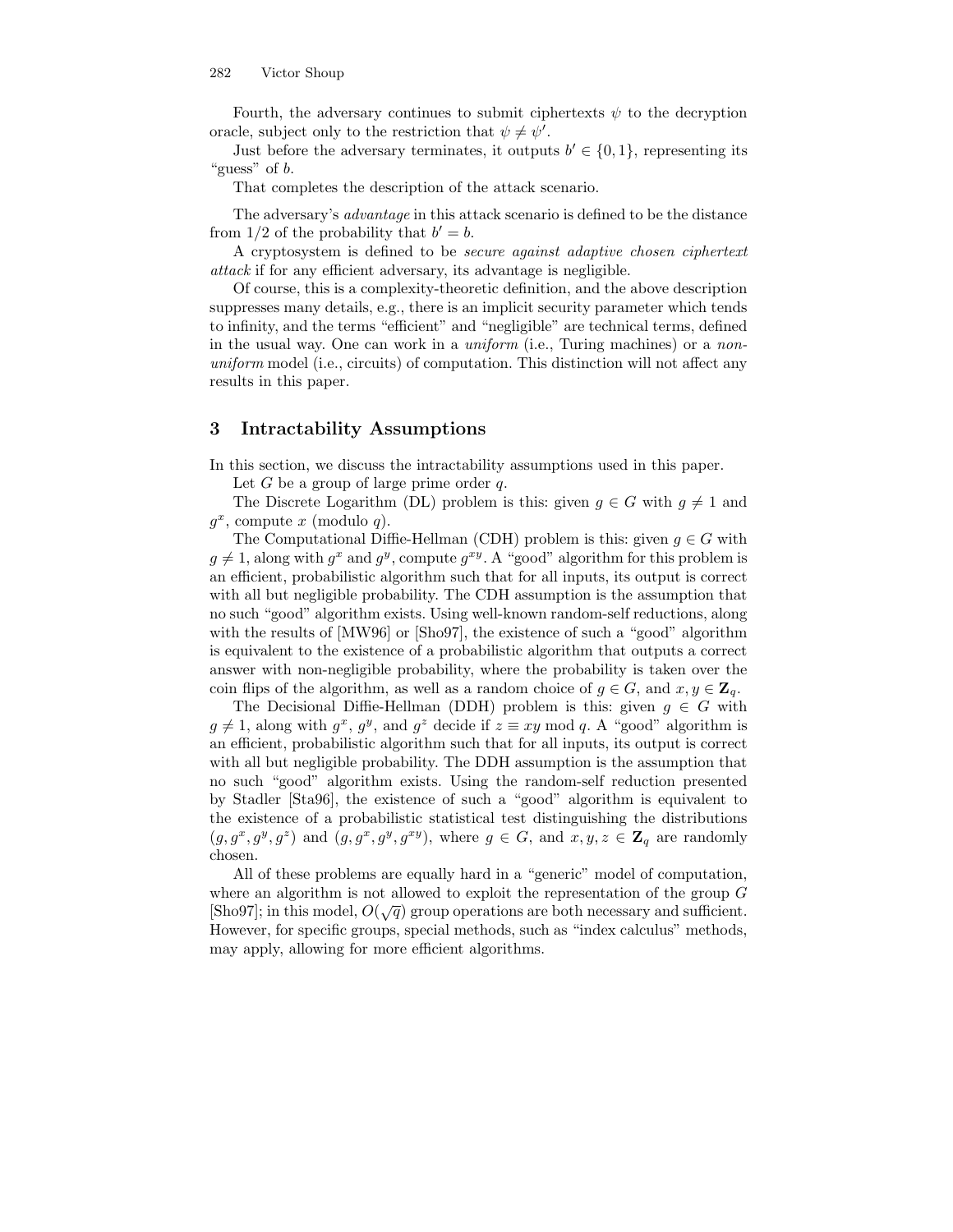In general, the only known way to solve either the CDH or DDH problems is to first solve the DL problem. However, there remains the possibility that the DL problem is hard and the CDH problem is easy, or that the CDH problem is hard, and the DDH problem is easy. Maurer [Mau94] has shown that under certain circumstances, an algorithm for solving the CDH problem can be used to solve the DL problem. This reduction is a "generic" reduction that does not depend on the representation of the group  $G$ . It can also be shown that there is no such generic reduction allowing one to efficiently solve the CDH or DL problems using an algorithm for the DDH problem. This fact could be considered as evidence supporting the claim that the DDH assumption is possibly stronger than the CDH assumption.

It is perhaps worth stressing that although the DDH may be a stronger assumption than either the DL or CDH assumption, these latter two "usual" assumptions have rarely, if ever, been used to prove the security of a practical cryptographic scheme of any kind—except in the random oracle model. Indeed, it appears to be a widely held misconception that the security of the Diffie-Hellman key exchange protocol [DH76] and variants thereof (e.g., [DvOW92]) is implied by the CDH assumption. This is simply not the case—under any reasonable definition of security, except in the random oracle model. One can use the DDH assumption, however, as the basis for proving the security of such schemes (see, e.g., [BCK98,Sho99]).

The DDH assumption appears to have first surfaced in the cryptographic literature in [Bra93]. For other applications and discussion of the DDH, see [Bon98,NR97].

As in the previous section, we have suppressed many details in the above discussion, e.g., there is an implicit security parameter that tends to infinity, and for each value of the security parameter, there is an implicit probability distribution of groups.

## 4 The Encryption Scheme

#### 4.1 The basic Cramer-Shoup scheme

We recall the basic Cramer-Shoup cryptosystem, as presented in [CS98]. The cryptosystem works with a group  $G$  of large prime order  $q$ .

Key Generation. The key generation algorithm runs as follows. Random elements  $g_1, g_2 \in G \backslash \{1\}$  are chosen, and random elements

$$
x_1, x_2, y_1, y_2, z \in \mathbf{Z}_q
$$

are also chosen. Next, the group elements

$$
c=g_1^{x_1}g_2^{x_2},\ d=g_1^{y_1}g_2^{y_2},\ h=g_1^z
$$

are computed. Finally, a random key  $k$  indexing a universal one-way hash function UOWH is chosen. We assume that the output of the hash function is an element of  $\mathbf{Z}_q$ . The public key is  $(g_1, g_2, c, d, h, k)$ , and the private key is  $(x_1, x_2, y_1, y_2, z).$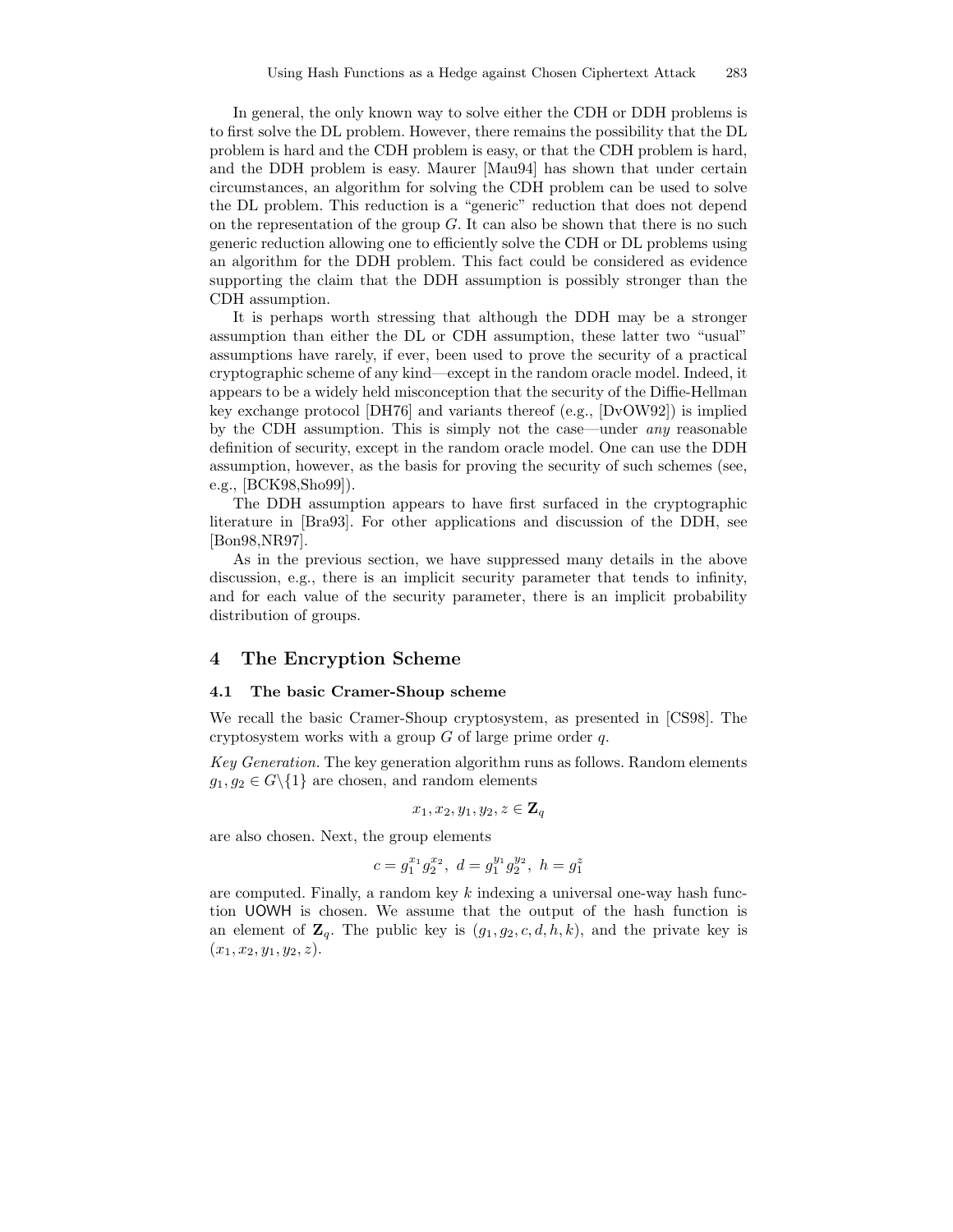Encryption. To encrypt, we assume a message m can be encoded as an element of G. The encryption algorithm runs as follows. First, it chooses  $r \in \mathbb{Z}_q$  at random. Then it computes

$$
u_1 = g_1^r
$$
,  $u_2 = g_2^r$ ,  $e = h^r m$ ,  $\alpha = \text{UOWH}(k; u_1, u_2, e)$ ,  $v = c^r d^{r\alpha}$ .

The ciphertext is

$$
(u_1, u_2, e, v).
$$

*Decryption.* Given a ciphertext  $(u_1, u_2, e, v)$ , the decryption algorithm runs as follows. It first computes  $\alpha = \text{UOWH}(k; u_1, u_2, e)$ , and tests if

$$
u_1^{x_1+y_1\alpha}u_2^{x_2+y_2\alpha} = v.
$$

If this condition does not hold, the decryption algorithm outputs "reject"; otherwise, it outputs

$$
m = e/u_1^z.
$$

In [CS98], it was shown that this scheme is secure against adaptive chosen ciphertext attack, under the DDH assumption for  $G$ , and assuming UOWH is a secure universal one-way hash function. Although there are theoretical constructions for UOWH [NY89], a reasonable construction would be to use the compression function of SHA-1, in conjunction with the constructions in [BR97] or [Sho00]. With this approach, the security of UOWH can be based on the assumption that the SHA-1 compression function is second-preimage collision resistant, a potentially much weaker assumption than full collision resistance.

### 4.2 A general hybrid construction

We describe here a general method for constructing a hybrid encryption scheme. To this end, it is convenient to define the notion of a key encapsulation scheme. This is a scheme that allows a party to generate a random bit string and send it to another party, encrypted under the receiving party's public key.

A key encapsulation scheme works just like a public key encryption scheme, except that the encryption algorithm takes no input other than the recipient's public key. Instead, the encryption algorithm generates a pair  $(K, \psi)$ , where K is a random bit string of some specified length, say l, and  $\psi$  is an encryption of K, that is, the decryption algorithm applied to  $\psi$  yields K.

One can always use a public key encryption scheme for this purpose, generating a random bit string, and then encrypting it under the recipient's public key. However, as we shall see, one can construct a key encapsulation scheme in other ways as well.

One can easily adapt the notion of security against adaptive chosen ciphertext attack to a key encapsulation scheme. The only difference in the attack scenario is the behavior of the encryption oracle. The adversary does not give two messages to the encryption oracle. Rather, the encryption oracle runs the key encapsulation algorithm to obtain a pair  $(K', \psi')$ . The encryption oracle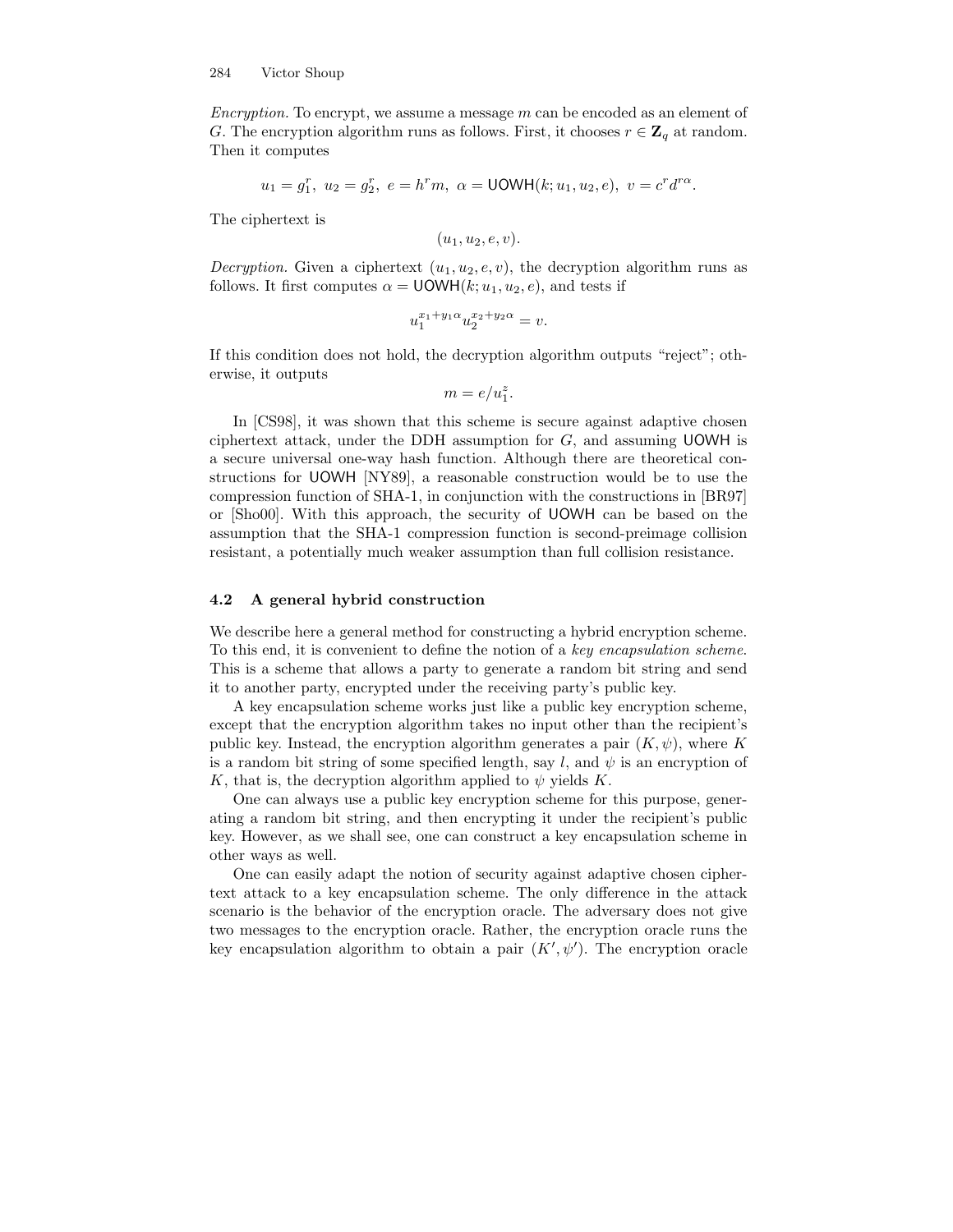then gives the adversary either  $(K', \psi')$  or  $(K'', \psi')$ , where  $K''$  is an independent random *l*-bit string; the choice of  $K'$  versus  $K''$  depends on the value of the random bit b chosen by the encryption oracle.

Using a key encapsulation scheme that is secure against adaptive chosen ciphertext attack, we can construct a hybrid public key cryptosystem that is secure against adaptive chosen ciphertext attack as follows.

We need a pseudo-random bit generator PRBG. There are theoretical constructions for such a generator, but a perfectly reasonable approach is to construct the generator using a standard block cipher, such as DES, basing its security on a reasonable pseudo-randomness assumption on the underlying block cipher. We assume that PRBG stretches l-bit strings to strings of arbitrary length. We assume here that  $1/2^l$  is a negligible quantity.

We need a hash function AXUH suitable for message authentication, i.e., an almost XOR-universal hash function [Kra94]. We assume that AXUH is keyed by an l'-bit string and hashes arbitrary bit strings to l-bit strings. Many efficient constructions for AXUH exist that do not require any intractability assumptions.

To encrypt a message  $m$ , we run the key encapsulation scheme to obtain a random string K along with its encryption  $\psi$ . Next, we apply PRBG to K to obtain an *l'*-bit string  $K_1$ , an *l*-bit string  $K_2$ , and an |m|-bit string f. Finally, we compute

$$
e=f\oplus m,\ a=\mathsf{AXUH}(K_1;e)\oplus K_2.
$$

The ciphertext is

 $(\psi, e, a).$ 

To decrypt  $(\psi, e, a)$ , we first decrypt  $\psi$  to obtain K. Note that decrypting  $\psi$ may result in a "reject," in which case we "reject" as well. Otherwise, we apply **PRBG** to K to obtain an l'-bit string  $K_1$ , an l-bit string  $K_2$ , and an |e|-bit string f. We then test if  $a = \text{AXUH}(K_1; e) \oplus K_2$ . If this condition does not hold, we "reject." Otherwise, we output  $m = e \oplus f$ .

**Theorem 1.** If the underlying key encapsulation scheme is secure against adaptive chosen ciphertext attack, and PRBG is a secure pseudo-random bit generator, then the above hybrid scheme is also secure against adaptive chosen ciphertext attack.

This appears to be somewhat of a "folk theorem." The proof is straightforward, and is left as an easy exercise for the reader.

#### 4.3 A hybrid Cramer-Shoup scheme

We now describe a key encapsulation scheme based on the Cramer-Shoup encryption scheme. Combined with the general hybrid construction in §4.2, this yields a hybrid encryption scheme. As a hybrid scheme, it is much more flexible than the "basic" version of the scheme described in §4.1, as messages may be arbitrary bit strings and do not need to be encoded as group elements. This flexibility allows one greater freedom in choosing the group  $G$ , which can be exploited to obtain a much more efficient implementation as well. Also, the scheme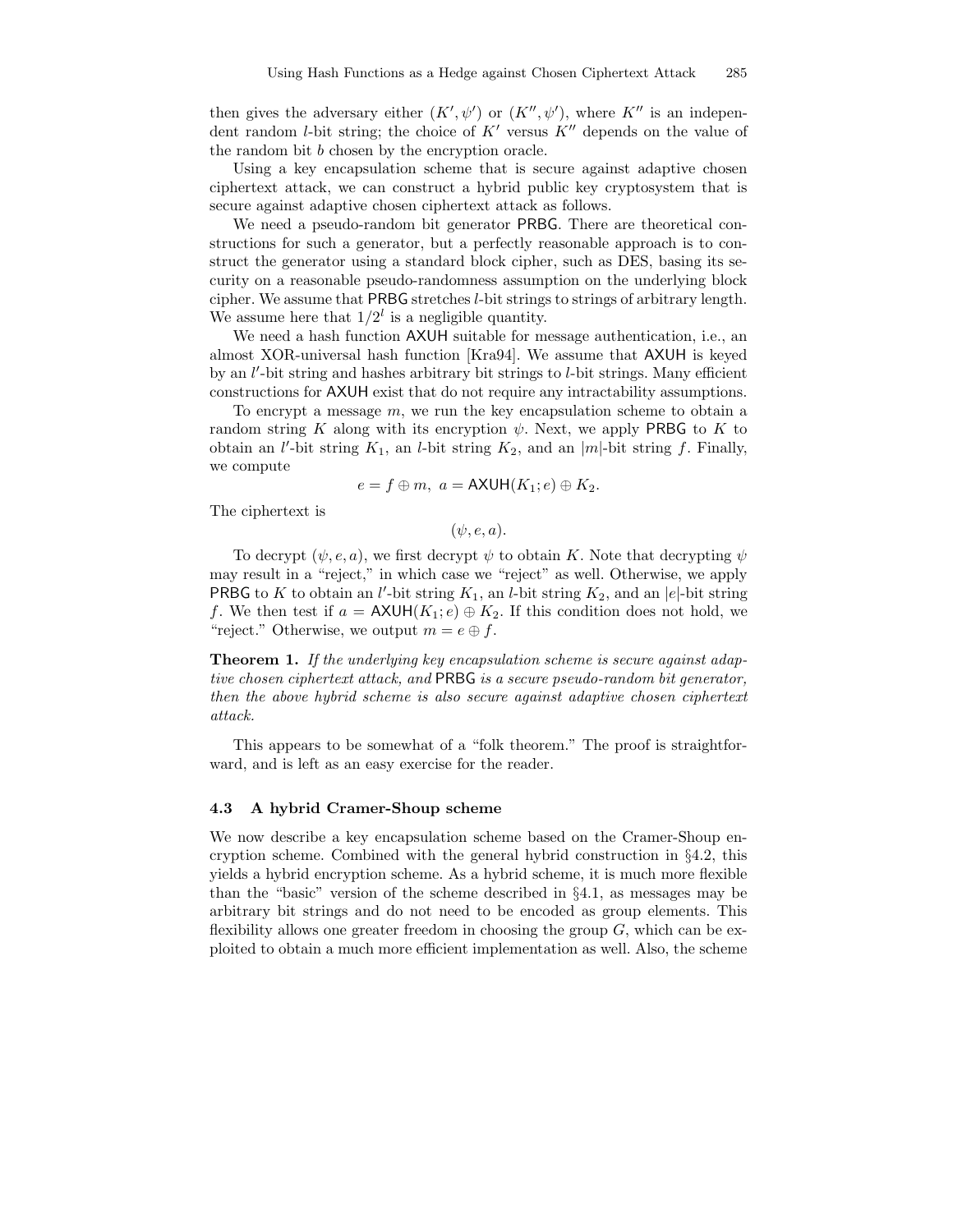#### 286 Victor Shoup

we describe incorporates some modifications that lead to a simpler and more efficient decryption algorithm.

We need a pair-wise independent hash function PIH. We assume that PIH takes a key  $\mu$  and maps elements  $\lambda \in G$  to *l*-bit strings. Many efficient constructions for PIH exist that do not require any intractability assumptions. We will want to apply the Entropy Smoothing Theorem (see [Lub96, Ch. 8] or [IZ89]) to PIH, assuming that the input  $\lambda$  is a random group element. To do this effectively, the relative sizes of q and l must be chosen appropriately, so that  $\sqrt{2^l/q}$  is a negligible quantity.

We also need a "magic" hash function MH mapping elements of  $G \times G$  to l-bit strings. This function is not required to satisfy any particular security requirements. A construction using a cryptographic hash like MD5 or SHA-1 is recommended (see [BR93]). This function will only play a role when we analyze the scheme in the random oracle model, where MH will be modeled as a random oracle.

Now we are ready to describe the key encapsulation scheme.

Key Generation. A random element  $g_1 \in G \backslash \{1\}$  is chosen, together with  $w \in$  $\mathbf{Z}_q \setminus \{0\}$  and  $x, y, z \in \mathbf{Z}_q$ . Next, the following group elements are computed:

$$
g_2=g_1^w,\ c=g_1^x,\ d=g_1^y,\ h=g_1^z.
$$

Finally, a random key  $k$  indexing a universal one-way hash function UOWH is chosen, as well as a random key  $\mu$  for PIH; the public key is  $(g_1, g_2, c, d, h, k, \mu)$ .

Key Encapsulation. The key encapsulation scheme runs as follows. First, it chooses  $r \in \mathbb{Z}_q$  at random. Then it computes

$$
u_1 = g_1^r, \ u_2 = g_2^r, \alpha = \text{UOWH}(k; u_1, u_2), \ v = c^r d^{r\alpha}, \ \lambda = h^r.
$$

Finally, it computes

$$
K = \mathsf{PIH}(\mu; \lambda) \oplus \mathsf{MH}(u_1, \lambda).
$$

The ciphertext is

$$
(u_1, u_2, v),
$$

which is an encryption of the key K.

*Decryption.* Given a ciphertext  $(u_1, u_2, v)$ , the decryption algorithm runs as follows. It first computes  $\alpha = \text{UOWH}(k; u_1, u_2)$ , and tests if

$$
u_2 = u_1^w \quad \text{and} \quad v = u_1^{x + \alpha y}.
$$

If this condition does not hold, the decryption algorithm outputs "reject" and halts. Otherwise, it computes  $\lambda = u_1^z$ , outputs the key  $K = \text{PIH}(\mu; \lambda) \oplus \text{MH}(u_1, \lambda)$ .

**Theorem 2.** The above key encapsulation scheme is secure against adaptive chosen ciphertext attack, under the DDH assumption for G, and also assuming that UOWH is a secure universal one-way hash function.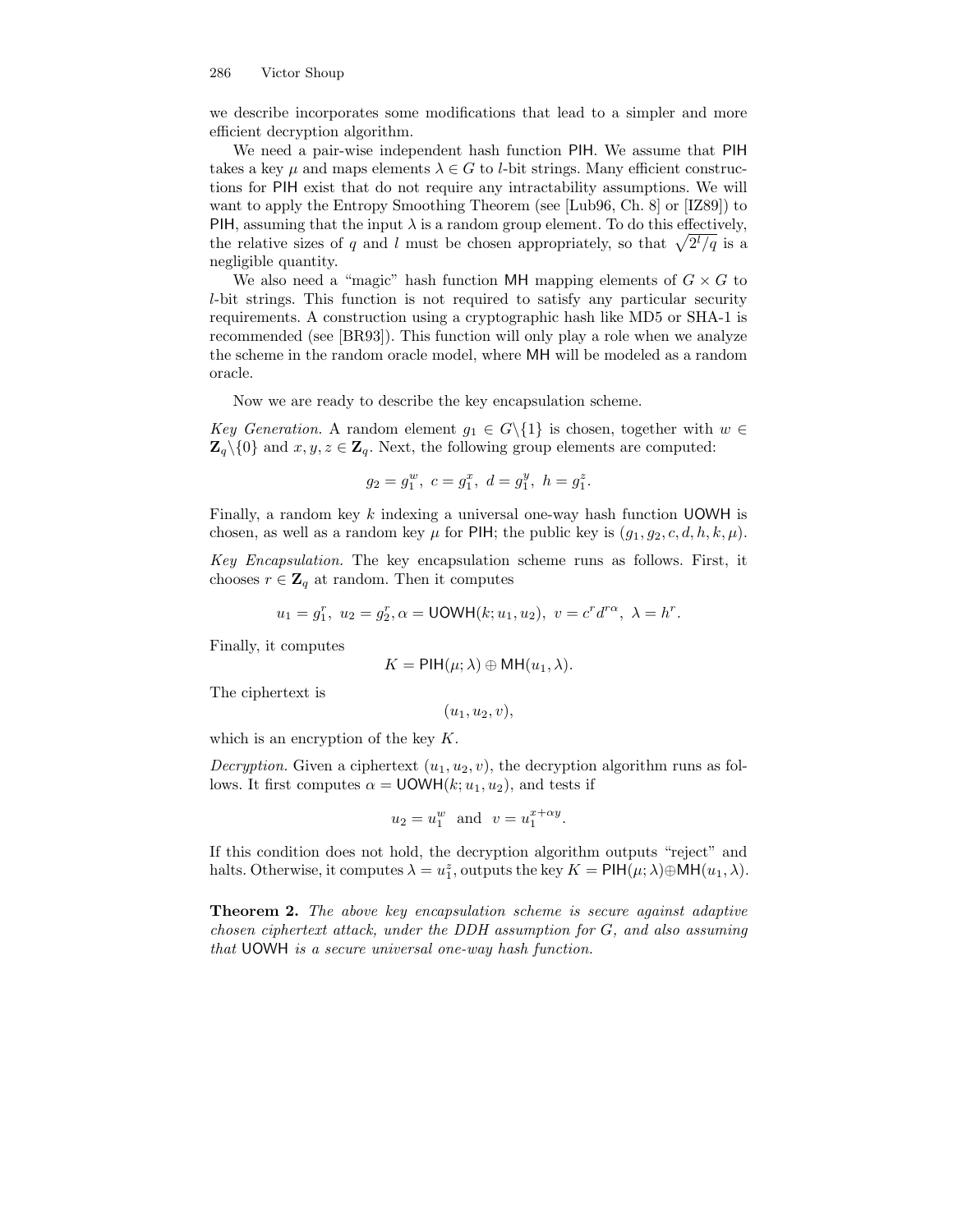We only briefly sketch the proof, as it differs only slightly from the proof of the main theorem in [CS98]. The structure of the proof is as follows. We make a sequence of transformations to the attack game. In each of these transformations, we argue that we affect the adversary's advantage by a negligible amount, and in the final transformed game, the adversary's advantage is zero. The original game is denoted  $\mathbf{G}_0$ , and the transformed games are denoted  $\mathbf{G}_i$ , for  $i = 1, 2, \ldots$ .

First, some notation. Let  $\psi' = (u'_1, u'_2, v')$  be the "target" ciphertext. For notational convenience and clarity, the internal variables used by the encryption algorithm in generating the target ciphertext will also be referred to in "primed" form, e.g., the value of  $\alpha$  for the target ciphertext is denoted  $\alpha'$ . Also, we will call a ciphertext  $(u_1, u_2, v)$  valid if  $\log_{g_1} u_1 = \log_{g_2} u_2$ ; otherwise, it is called *invalid.* 

In game  $G_1$ , we change the key generation algorithm as follows. It chooses random  $g_1, g_2 \in G \backslash \{1\}$  at random, along with

$$
x_1, x_2, y_1, y_2, z_1, z_2 \in \mathbf{Z}_q.
$$

Next, it computes the following group elements:

$$
c=g_1^{x_1}g_2^{x_2},\ d=g_1^{y_1}g_2^{y_2},\ h=g_1^{z_1}g_2^{z_2}.
$$

It chooses the keys k and  $\mu$  as before, and the public key is  $(g_1, g_2, c, d, h, k, \mu)$ . We also modify the decryption oracle as follows. Given a ciphertext  $(u_1, u_2, v)$ , it computes  $\alpha = \text{UOWH}(k; u_1, u_2)$ , and tests if

$$
v = u_1^{x_1 + y_1 \alpha} u_2^{x_2 + y_2 \alpha}.
$$

If this condition does not hold, the decryption oracle outputs "reject." Otherwise, it computes  $\lambda = u_1^{z_1} u_2^{z_2}$ , and outputs the key  $K = \text{PIH}(\mu; \lambda) \oplus \text{MH}(u_1, \lambda)$ .

We now claim that the adversary's advantage in game  $G_1$  differs from its advantage in game  $\mathbf{G}_0$  by a negligible amount. The argument is runs along the same lines as that of the proof of Lemma 1 in [CS98]. That is, these two games are equivalent up to the point where an invalid ciphertext is not rejected; however, the probability that this happens is negligible.

In game  $\mathbf{G}_2$ , we modify the encryption oracle, simply choosing  $u'_1, u'_2 \in G$  at random, setting

$$
v' = (u'_1)^{x_1 + y_1 \alpha'} (u'_2)^{x_2 + y_2 \alpha'},
$$

and computing the rest of the target ciphertext as usual.

It is clear that under the DDH assumption, the adversary's advantage in game  $\mathbf{G}_2$  differs from its advantage in game  $\mathbf{G}_1$  by a negligible amount.

In game  $\mathbf{G}_3$ , we move the computation of the target ciphertext  $\psi' = (u'_1, u'_2, v')$ to the very beginning of the game, and if the adversary ever submits a ciphertext  $\psi = (u_1, u_2, v)$  to the decryption oracle with  $(u_1, u_2) \neq (u'_1, u'_2)$ , but with  $\alpha = \alpha'$ , we simply halt the game.

It is clear that under the security assumption for UOWH, adversary's advantage in game  $\mathbf{G}_3$  differs from its advantage in game  $\mathbf{G}_2$  by a negligible amount.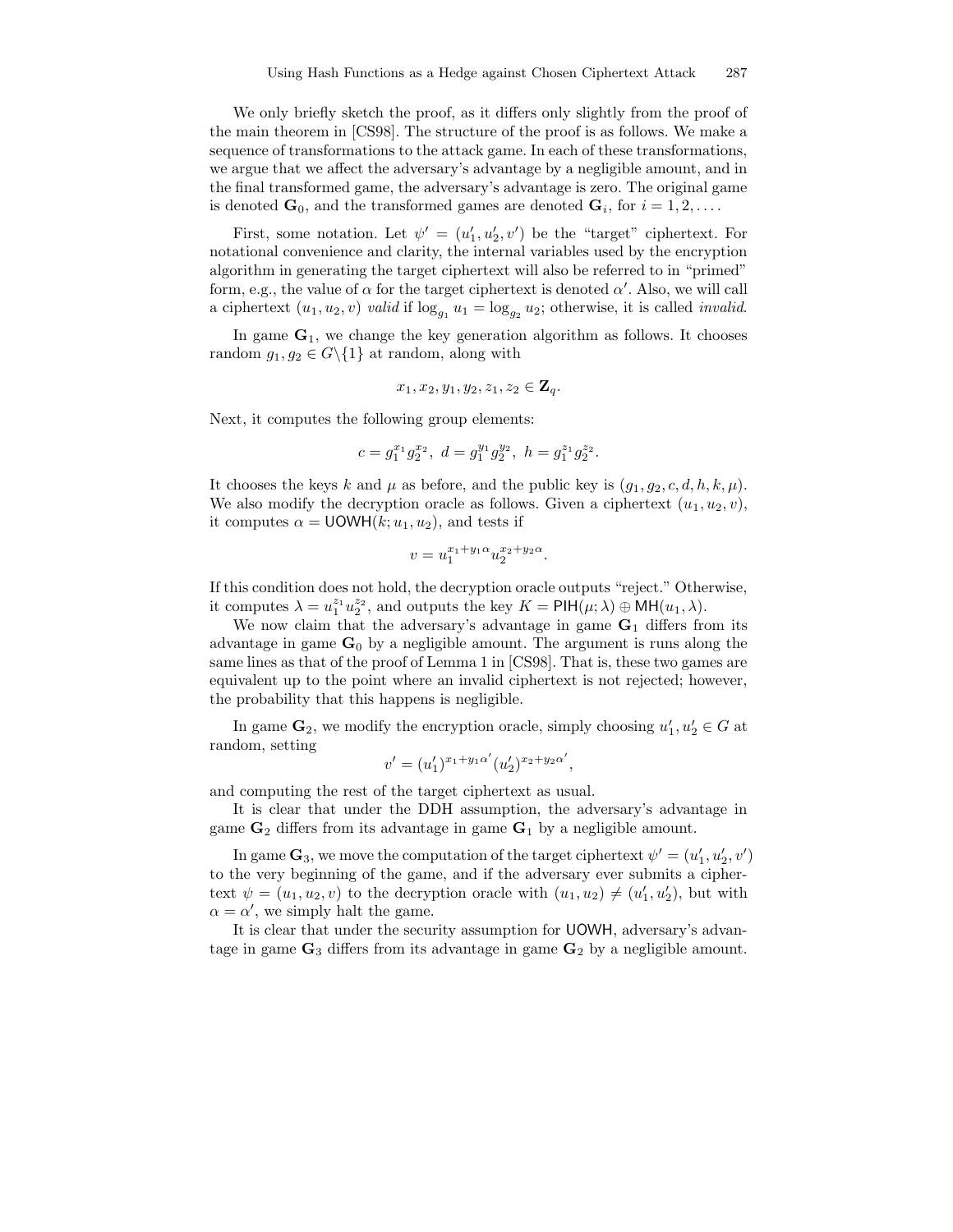In game  $\mathbf{G}_4$ , we modify the encryption oracle yet again, choosing  $\lambda'$  as a random group element.

That this only has a negligible impact on the adversary's advantage follows from the line of reasoning in the proof of Lemma 2 in [CS98]. That is, these two games are equivalent up to the point where an invalid ciphertext is not rejected (provided  $\log_{g_1} u'_1 \neq \log_{g_2} u'_2$ ); however, the probability that this happens is negligible (this makes use of the fact that no collisions in UOWH are found).

In game  $\mathbf{G}_5$ , we modify the encryption oracle again, this time choosing  $K'$ as a random  $l$ -bit string.

This modification only has a negligible impact on the adversary's advantage. Indeed, since PIH is a pair-wise independent hash function, so is the function

$$
\lambda \mapsto \textup{PH}(\mu;\lambda) \oplus \textup{MH}(u_1',\lambda),
$$

where we view  $(\mu, u'_1)$  as the key to this hash function. By the Entropy Smoothing Theorem, the value  $K' = \text{PIH}(\mu; \lambda') \oplus \text{MH}(u'_1, \lambda')$  is statistically indistinguishable from a random l-bit string.

It is clear that in game  $\mathbf{G}_5$ , the adversary's advantage is zero. That completes the proof of the theorem.

Theorem 3. Modeling MH as a random oracle, the above key encapsulation scheme is secure against adaptive chosen ciphertext attack, under the CDH assumption for G, and also assuming that UOWH is a secure universal one-way hash function.

To prove this theorem, suppose there is an adversary that has a non-negligible advantage in the attack game. Now, Theorem 2 remains valid, even if we replace MH by a random oracle. So assuming the security properties of UOWH, the existence of an efficient adversary with non-negligible advantage implies the existence of an efficient algorithm for solving the DDH problem in  $G$ . In fact, the proof of Theorem 2 shows how to construct such an algorithm using the adversary as a subroutine; though technically "efficient," this may not be the most practical algorithm for solving the DDH problem in  $G$ ; a more practical algorithm would certainly make the simulator we describe below more efficient.

In any case, we assume we have an efficient algorithm solving the DDH problem. To be precise, define the function  $DHP(g, g^x, g^y, g^z)$  to be 1 if  $g \neq 1$ and  $z \equiv xy \mod q$ , and 0 otherwise. Then our assumption is that there is an efficient probabilistic algorithm that on all inputs computes DHP correctly, with negligible error probability.

Now we show how to use such an algorithm for DHP, together with an adversary that has non-negligible advantage in the attack game, to construct an efficient algorithm for solving the CDH problem. We assume that the instance of the CDH problem consists of randomly chosen group elements  $g_1, u'_1, h \in G$  (with  $g_1 \neq 1$ , and our goal is to compute  $\lambda' \in G$  such that  $DHP(g_1, u'_1, h, \lambda') = 1$ .

We describe a simulator that simulates the adversary's view in the attack game. The input to the simulator is  $g_1, u'_1, h \in G$  as above.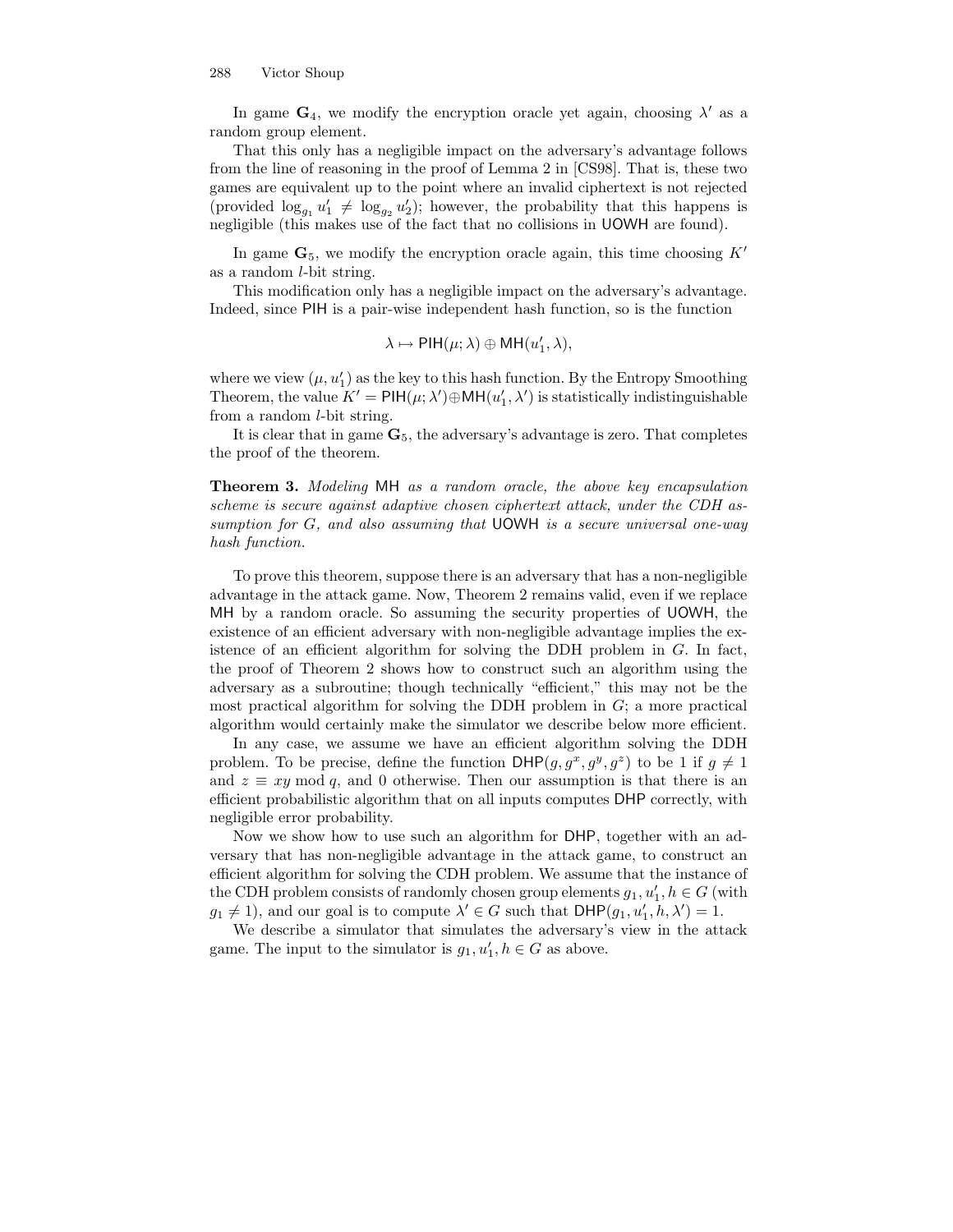The simulator constructs a public key for the cryptosystem as follows. It chooses  $w \in \mathbf{Z}_q \setminus \{1\}$  at random and sets  $g_2 = g_1^w$ . It chooses  $x, y \in \mathbf{Z}_q$  at random, and computes  $c = g_1^x$ ,  $d = g_1^y \in G$ , It also generates a random key k for UOWH and a random key  $\mu$  for PIH. The public key is  $(g_1, g_2, c, d, h, k, \mu)$ .

The simulator is in complete control of the random oracle representing MH. We maintain a set  $S$  (initially empty) of tuples

$$
(u_1, \lambda, \nu) \in G \times G \times \{0, 1\}^l,
$$

representing the portion of MH that has been defined so far. That is,  $MH(u_1, \lambda)$  is defined to be  $\nu$  if and only if  $(u_1, \lambda, \nu) \in S$ . We also maintain the subset  $S_{DDH} \subset$ S of tuples  $(u_1, \lambda, \nu)$  satisfying the additional constraint that  $DHP(g_1, u_1, h, \lambda)$ 1. We also maintain a set  $S'$  (initially empty) of pairs

$$
(u_1, K) \in G \times \{0, 1\}^l.
$$

To process a request to evaluate the random oracle at a point  $(u_1, \lambda) \in G \times G$ , the simulator executes the algorithm shown in Figure 1.

```
if (u_1, \lambda, \nu) \in S for some \nu \in \{0, 1\}^lreturn\nuelse if \text{DHP}(g_1, u_1, h, \lambda) = 0 {
         \nu \leftarrow_R \{0,1\}^lS \leftarrow S \cup \{(u_1, \lambda, \nu)\}\return\nu}
else if u_1 = u'_1output the solution \lambda = \lambda' to the CDH problem and halt
else {
         if (u_1, K) \in S' for some K \in \{0, 1\}^l\nu \leftarrow K \oplus \text{PIH}(\mu; \lambda)else
                 \nu \leftarrow_R \{0,1\}^lS \leftarrow S \cup \{(u_1, \lambda, \nu)\}\S_{DDH} \leftarrow S_{DDH} \cup \{(u_1, \lambda, \nu)\}return\nu}
```
**Fig. 1.** Simulator's algorithm to evaluate random oracle at  $(u_1, \lambda)$ .

The manner in which pairs are added to  $S'$  is described below, in the description of the simulation of the decryption oracle.

We next describe how the simulator deals with the encryption oracle. It computes  $u_2' = (u_1')^w$ , and computes  $v' = (u_1')^{x + \alpha' y}$ . It outputs a random *l*-bit string K' and the "target" ciphertext  $\psi' = (u'_1, u'_2, v')$ . Note that the output of the encryption oracle is independent of the random bit b.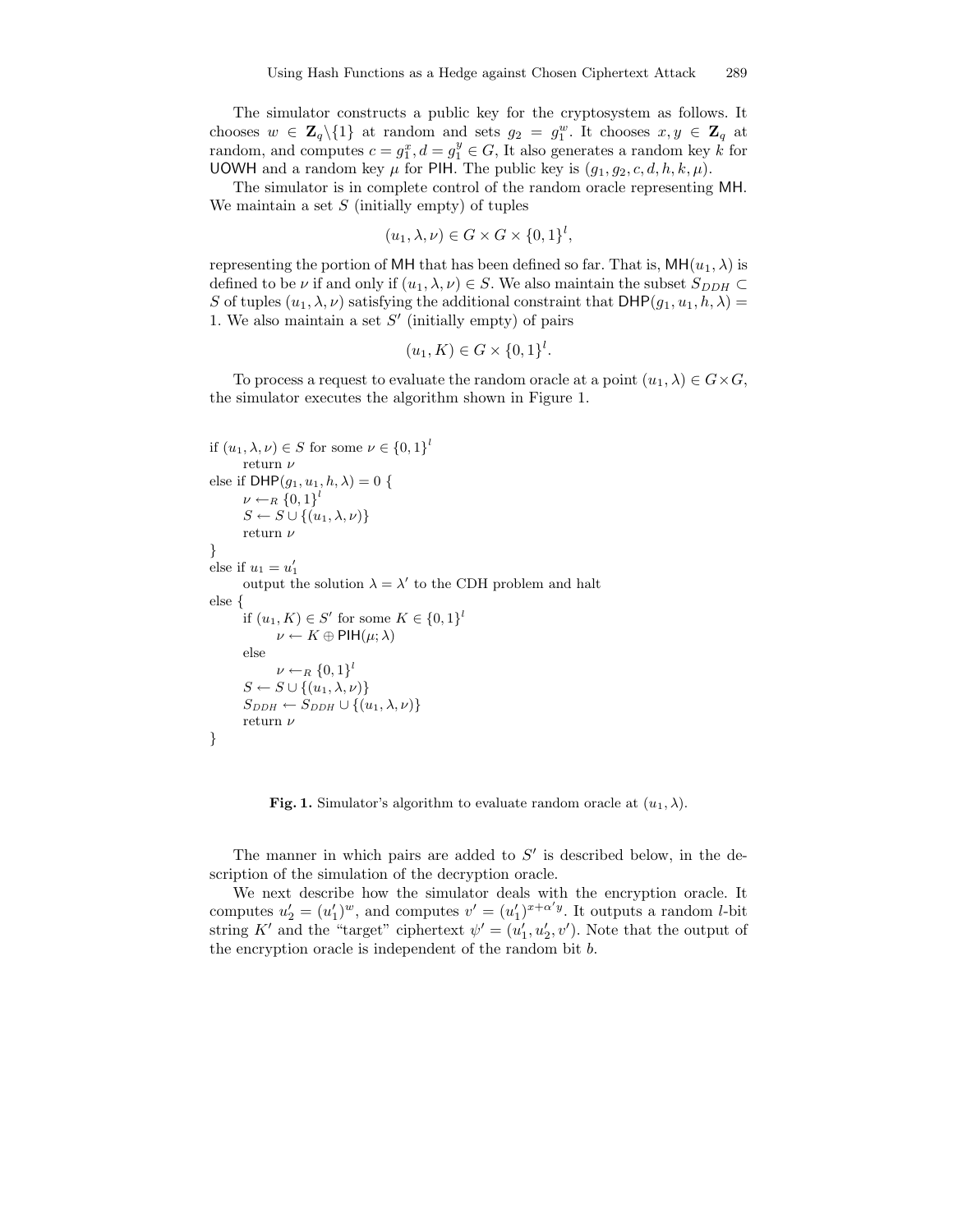Now we describe how the simulator deals with the decryption oracle. The algorithm used to process a request to decrypt a ciphertext  $\psi = (u_1, u_2, v) \neq \psi'$ is shown in Figure 2.

 $\alpha \leftarrow \text{UOWH}(k; u_1, u_2)$ if  $u_2 \neq u_1^w$  or  $v \neq u_1^{x+\alpha y}$ return "reject" else if  $(u_1, K) \in S'$  for some  $K \in \{0, 1\}^l$ return K else if  $(u_1, \lambda, \nu) \in S_{DDH}$  for some  $\lambda \in G$  and  $\nu \in \{0, 1\}^l$ return  $\nu \oplus \text{PIH}(\mu; \lambda)$ else {  $K \leftarrow_R \{0,1\}^l$  $S' \leftarrow S' \cup \{(u_1, K)\}$ return K }

Fig. 2. Simulator's algorithm to decrypt  $\psi = (u_1, u_2, v)$ .

That completes the description of the simulator. It is easy to verify that the actual attack and the attack played against this simulator are equivalent, at least up to the point where the adversary queries the random oracle at the point  $(u'_1, \lambda')$ . But up to that point, the hidden bit b is independent of the adversary's view. Therefore, since we are assuming the adversary does have a non-negligible advantage, the adversary must query the random oracle at the point  $(u'_1, \lambda')$ with non-negligible probability.

That completes the proof of Theorem 3.

#### Remarks

Remark 1. The decryption algorithm tests if  $u_2 = u_1^w$  and  $v = u_1^{x + \alpha y}$ . In the proof of Theorem 2, we show that we can replace this test with a different test that is equivalent from the point of view of the data the adversary sees; however, these tests may not be equivalent from the point of view of timing information. In particular, if the decryption algorithm returns "reject" immediately after finding that  $u_2 \neq u_1^w$ , this could perhaps leak timing information to the adversary that is not available in game  $G_1$  in the proof. We therefore recommend that *both* the tests  $u_2 = u_1^w$  and  $v = u_1^{x + \alpha y}$  are performed, even if the one of them fails.

Remark 2. In a typical implementation, the group G may be a subgroup of  $\mathbf{Z}_p^*$ for a prime  $p$ , perhaps where  $p$  is much larger than  $q$ . In this case, after testing if the encodings of  $u_1, u_2, v$  properly represent elements of  $\mathbf{Z}_p^*$ , the decryption algorithm must check that  $u_1^q = 1$ , so as to ensure that  $u_1 \in G$ . We need not make any further tests to check that  $u_2, v \in G$ , since this is already implied by the tests  $u_2 = u_1^w$  and  $v = u_1^{x + \alpha y}$ .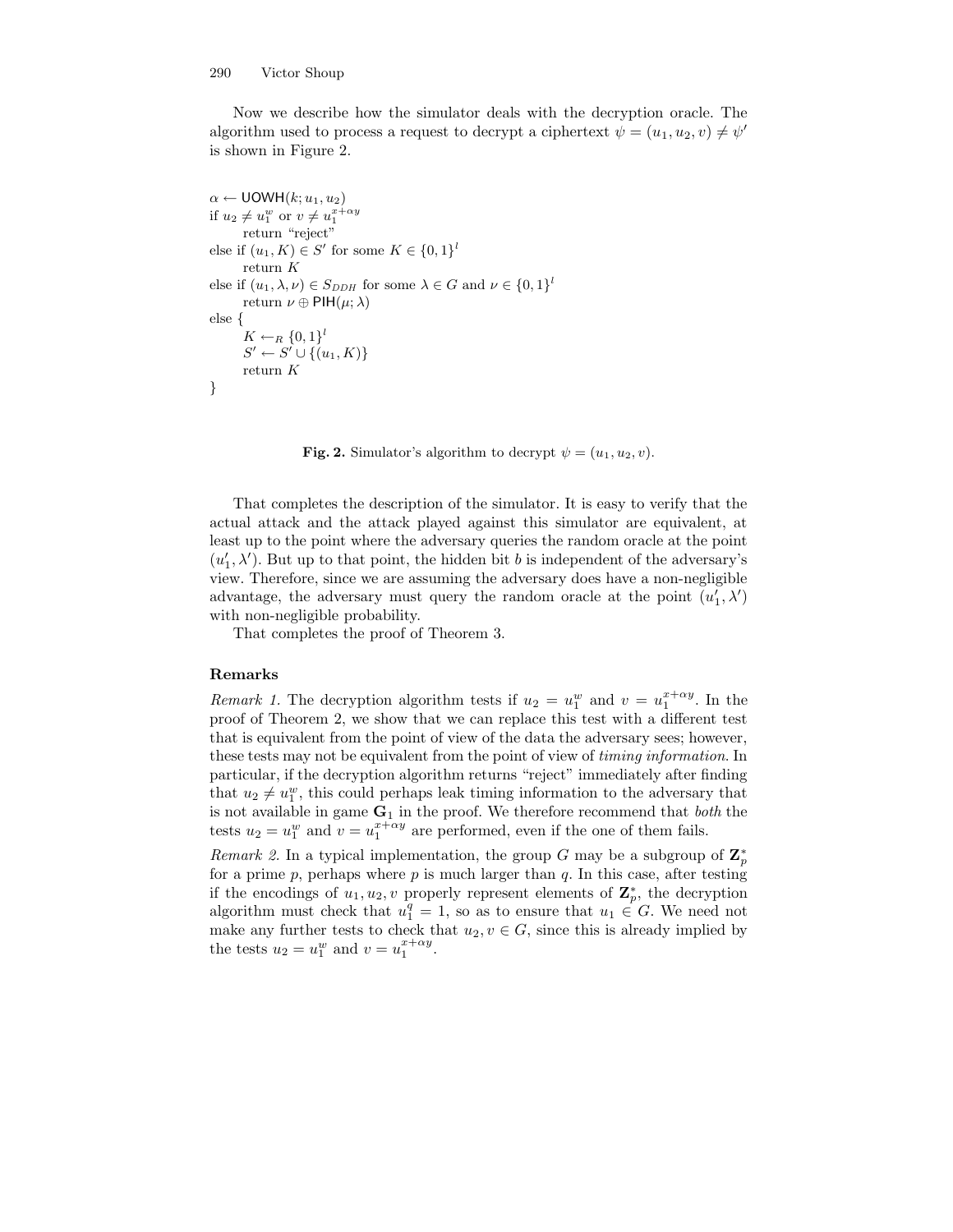Remark 3. The decryption algorithm must compute either three or four exponentiations, all with respect to the same base  $u_1$ . An implementation can and should exploit this to get a significantly more efficient decryption algorithm by using precomputation techniques (see, e.g. [LL94]).

Remark 4. The reduction given in the proof of Theorem 3 is perhaps not as efficient as one would like. If  $T$  is the time required to solve the DDH problem, and Q queries are made to the random oracle, then the running time of the simulator will be essentially that of the adversary plus  $O(T \cdot Q)$ . Also, note that the inclusion of  $u_1$  as an argument to MH is not essential to get a polynomialtime security reduction; however, if we dropped  $u_1$  as an argument to MH, the only simulator we know how to construct has a term of  $O(Q \cdot Q' \cdot T)$  in its running time, where  $Q'$  is the number of decryption oracle queries.

Remark 5. In the proof of Theorem 3, we argued that if there is an adversary with a non-negligible advantage in the attack game, then there is an efficient algorithm for solving the DDH. This perhaps deserves some elaboration. For such an adversary A, there exists a polynomial  $P(\gamma)$  in the security parameter  $\gamma$ , and an infinite set  $\Gamma$  of choices of the security parameter, such that for all  $\gamma \in \Gamma$ , the advantage of A is at least  $1/P(\gamma)$ . We are assuming that the group G is generated by a probabilistic function  $\mathcal{G}(\gamma)$  that takes the security parameter  $\gamma$  as input. For an algorithm A', a security parameter  $\gamma$ , and  $0 \leq \epsilon \leq 1$ , define  $V(A', \gamma, \epsilon)$  be the set of outputs  $G$  of  $\mathcal{G}(\gamma)$  such that  $A'$  computes DHP on  $G$  with error probability at most  $\epsilon$ . As in the previous remark, let Q be (an upper bound on) the number or random oracle queries made by A. Then the existence of A, together with Theorem 2, implies that there exists an efficient algorithm  $A'$  and a polynomial  $P'(\gamma)$ , such that for all  $\gamma \in \Gamma$ ,  $Pr[\mathcal{G}(\gamma) \in V(A', \gamma, 1/(2Q))] \geq 1/P'(\gamma)$ . The reduction described in the proof of Theorem 3 only works when  $\gamma \in \Gamma$  and  $\mathcal{G}(\gamma) \in V(A', \gamma, 1/(2Q))$ , but this is enough to contradict the CDH assumption.

## References

- [ABR98] M. Abdalla, M. Bellare, and P. Rogaway. DHAES: an encryption scheme based on the Diffie-Hellma problem. Submission to IEEE P1363, 1998.
- [BCK98] M. Bellare, R. Canetti, and H. Krawczyk. A modular approach to the design and analysis of authentication and key exchange protocols. In 30th Annual ACM Symposium on Theory of Computing, 1998.
- [Bon98] D. Boneh. The Decision Diffie-Hellman Problem. In Ants-III, pages 48–63, 1998. Springer LNCS 1423.
- [BR93] M. Bellare and P. Rogaway. Random oracles are practical: a paradigm for designing efficient protocols. In First ACM Conference on Computer and Communications Security, pages 62–73, 1993.
- [BR94] M. Bellare and P. Rogaway. Optimal asymmetric encryption. In Advances in Cryptology—Crypto '94, pages 92–111, 1994.
- [BR97] M. Bellare and P. Rogaway. Collision-resistant hashing: towards making UOWHFs practical. In Advances in Cryptology–Crypto '97, 1997.
- [Bra93] S. Brands. An efficient off-line electronic cash system based on the representation problem, 1993. CWI Technical Report, CS-R9323.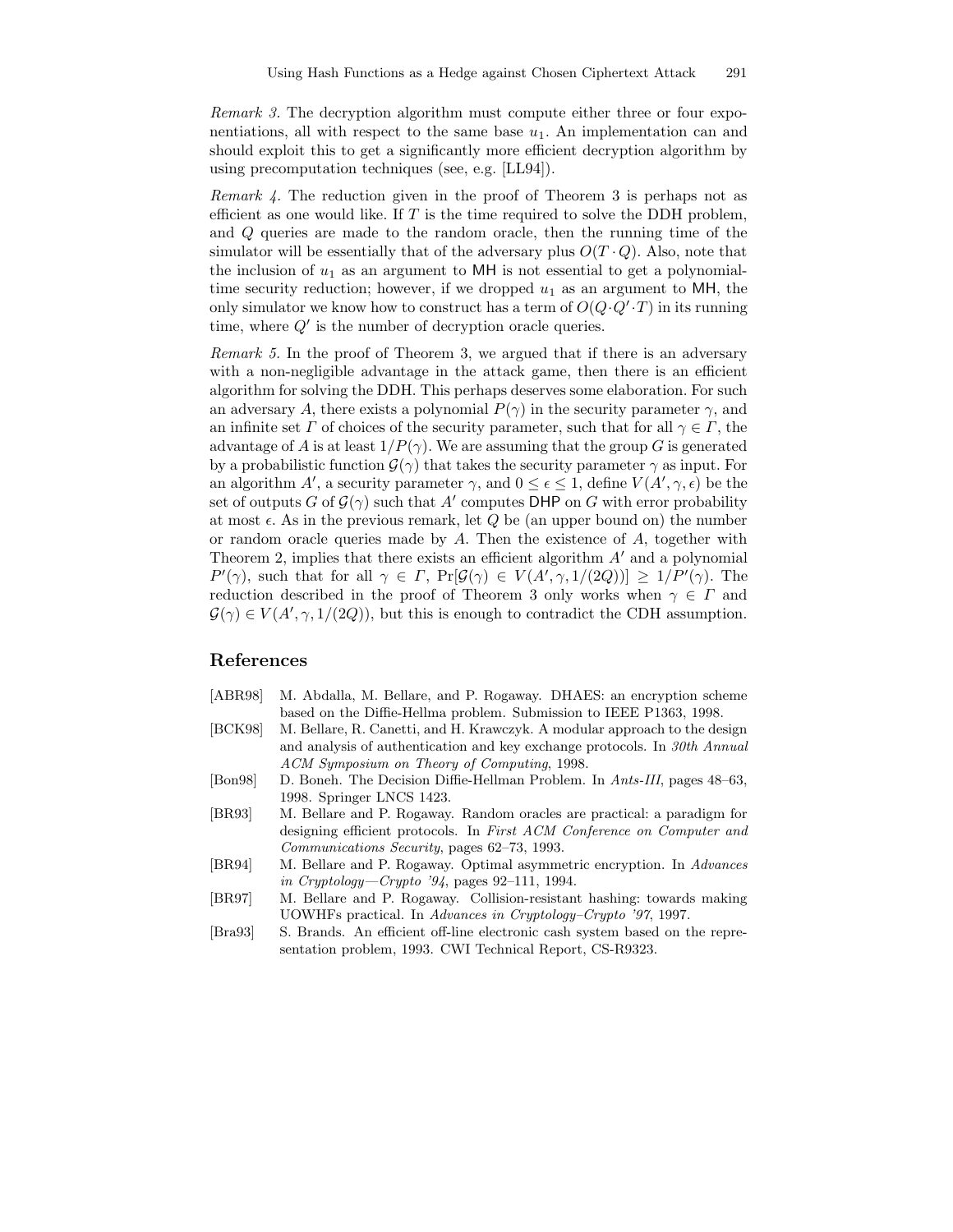- 292 Victor Shoup
- [CS98] R. Cramer and V. Shoup. A practical public key cryptosystem provably secure against adaptive chosen ciphertext attack. In Advances in Cryptology– Crypto '98, pages 13–25, 1998.
- [CS99] R. Cramer and V. Shoup. Signature schemes based on the strong RSA assumption. In 6th ACM Conf. on Computer and Communications Security, 1999.
- [DDN91] D. Dolev, C. Dwork, and M. Naor. Non-malleable cryptography. In 23rd Annual ACM Symposium on Theory of Computing, pages 542–552, 1991.
- [DH76] W. Diffie and M. E. Hellman. New directions in cryptography. IEEE Trans. Info. Theory, 22:644–654, 1976.
- [DvOW92] W. Diffie, P. van Oorschot, and M. Wiener. Authentication and authenticated key exchange. Designs, Code, and Cryptography, 2:107–125, 1992.
- [FO99] E. Fujisaki and T. Okamoto. Secure integration of asymmetric and symmetric encryption schemes. In Advances in Cryptology–Crypto '99, pages 537–554, 1999.
- [IZ89] R. Impagliazzo and D. Zuckermann. How to recycle random bits. In 30th Annual Symposium on Foundations of Computer Science, pages 248–253, 1989.
- [Kra94] H. Krawczyk. LFSR-based hashing and authentication. In Advances in Cryptology—Crypto '94, pages 129–139, 1994.
- [LL94] C. H. Lim and P. J. Lee. More flexible exponentiation with precomputation. In Advances in Cryptology–Crypto '94, pages 95–107, 1994.
- [Lub96] M. Luby. Pseudorandomness and Cryptographic Applications. Princeton University Press, 1996.
- [Mau94] U. Maurer. Towards the equivalence of breaking the Diffie-Hellman protocol and computing discrete logarithms. In Advances in Cryptology–Crypto '94, pages 271–281, 1994.
- [MW96] U. Maurer and S. Wolf. Diffie-Hellman oracles. In Advances in Cryptology– Crypto '96, pages 268–282, 1996.
- [NR97] M. Naor and O. Reingold. Number-theoretic constructions of efficient pseudo-random functions. In 38th Annual Symposium on Foundations of Computer Science, 1997.
- [NY89] M. Naor and M. Yung. Universal one-way hash functions and their cryptographic applications. In 21st Annual ACM Symposium on Theory of Computing, 1989.
- [RS91] C. Rackoff and D. Simon. Noninteractive zero-knowledge proof of knowledge and chosen ciphertext attack. In Advances in Cryptology–Crypto '91, pages 433–444, 1991.
- [SG98] V. Shoup and R. Gennaro. Securing threshold cryptosystems against chosen ciphertext attack. In Advances in Cryptology–Eurocrypt '98, 1998.
- [Sho97] V. Shoup. Lower bounds for discrete logarithms and related problems. In Advances in Cryptology–Eurocrypt '97, 1997.
- [Sho99] V. Shoup. On formal models for secure key exchange. IBM Research Report RZ 3120, April 1999.
- [Sho00] V. Shoup. A composition theorem for universal one-way hash functions. In Advances in Cryptology–Eurocrypt 2000, pages ??–??, 2000.
- [Sta96] M. Stadler. Publicly verifiable secret sharing. In Advances in Cryptology– Eurocrypt '96, pages 190–199, 1996.
- [TY98] Y. Tsiounis and M. Yung. On the security of ElGamal based encryption. In PKC '98, 1998.